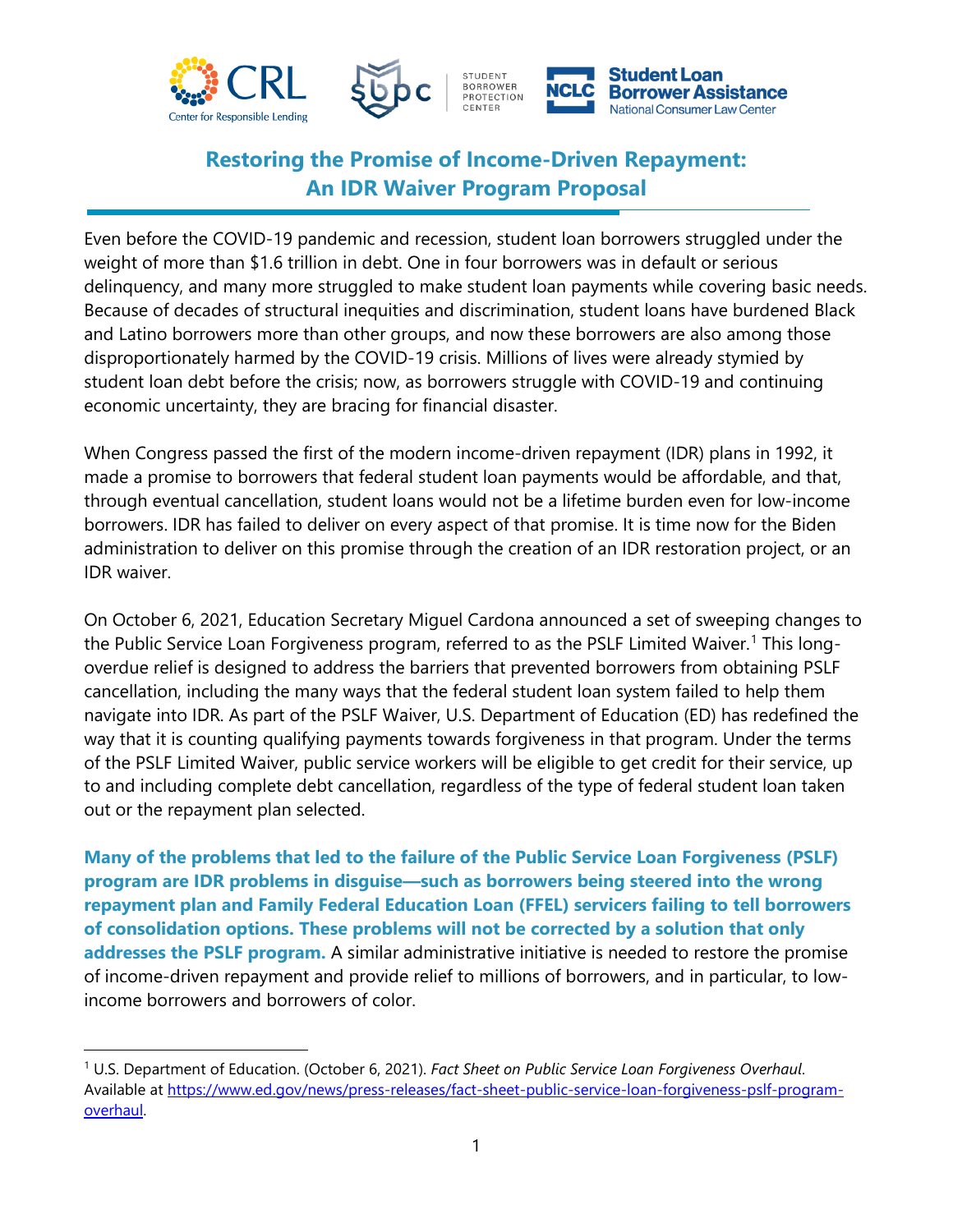



### **The Broken Pathway to Cancellation for Low-Income Borrowers**

Cancellation under income-driven repayment has been theoretically possible since the first group of borrowers reached twenty years in repayment through the IDR program in 2016. Yet, the most recent data from ED reveals that only 32 IDR borrowers have *ever* successfully obtained loan cancellation, [2](#page-1-0) even though *4.4 million* borrowers have been in repayment for 20 years or longer.[3](#page-1-1) The shockingly low rate of cancellation is emblematic of ED's failure to deliver the relief Congress intended when it passed the statutes enabling the creation of these IDR programs.<sup>[4](#page-1-2)</sup>

Problems with IDR worsen racial disparities in the student loan system.<sup>[5](#page-1-3)</sup> The Education Trust recently published a study based on a nationwide survey of nearly 1,300 Black borrowers and indepth interviews with 100 Black borrowers. It found that IDR plans are not easing the student debt crisis for Black borrowers, as default rates remain high, despite the availability of these plans.<sup>[6](#page-1-4)</sup> Other studies of Black borrowers, including a recent collaboration between the United Negro College Fund, the University of North Carolina at Chapel Hill's Center for Community Capital, and the Center for Responsible Lending, found that Black students strongly support policy efforts to improve, simplify, and automate IDR plans.<sup>[7](#page-1-5)</sup>

<span id="page-1-0"></span><sup>2</sup> National Consumer Law Center & Student Borrower Protection Center. (March 2021). *Education Department's Decades-Old Debt Trap: How the Mismanagement of Income-Driven Repayment Locked Millions in Debt*. Available at [https://www.nclc.org/images/pdf/student\\_loans/IB\\_IDR.pdf.](https://www.nclc.org/images/pdf/student_loans/IB_IDR.pdf) An updated number was requested by negotiators at the most recent negotiated rulemaking involving income driven repayment and by the Student Borrower Protection Center on December 1, 2021.

<span id="page-1-1"></span><sup>3</sup> U.S. Department of Education. (April 2, 2021). *Responses to Data Request by Senator Warren.* Available at [https://www.warren.senate.gov/imo/media/doc/Education%20Department%20Response](https://www.warren.senate.gov/imo/media/doc/Education%20Department%20Response%20%20to%20Sen%20Warren%20-%204-8-21.pdf)  [%20to%20Sen%20Warren%20-%204-8-21.pdf.](https://www.warren.senate.gov/imo/media/doc/Education%20Department%20Response%20%20to%20Sen%20Warren%20-%204-8-21.pdf)

<span id="page-1-2"></span><sup>4</sup> See, e.g., 153 Cong. Rec. S9536 (daily ed. July 19, 2007), [https://www.govinfo.gov/content/pkg/CREC-2007-07-](https://www.govinfo.gov/content/pkg/CREC-2007-07-19/html/CREC-2007-07-19-pt1-%20PgS9534.htm) [19/html/CREC-2007-07-19-pt1-](https://www.govinfo.gov/content/pkg/CREC-2007-07-19/html/CREC-2007-07-19-pt1-%20PgS9534.htm) PgS9534.htm. There are five separate repayment plans tied to a borrower's income: the income-based repayment (IBR) plan, income-contingent repayment (ICR) plan, pay as you earn (PAYE) plan, revised pay as you earn (REPAYE) plan, and income-sensitive repayment (ISR) plan. With the exception of the FFEL ISR plan, all of the income-driven plans work in a similar way. The income-driven repayment plan calculates the borrower's monthly payment using the borrower's income and, if the borrower is unable to repay the loan within a certain number of years, the remaining balance is forgiven. See NCLC, Student Loan Law §3.3.1 (6th ed. 2019), *updated at* www.nclc.org/library.

<span id="page-1-3"></span><sup>5</sup> Pearl, J. (September 2021). "Driving Inequity, Policy Choices are Driving Racial Disparities in Access to Income-Driven Repayment." *Student Borrower Protection Center*; See also: Kaufman, B. November 2020. "New Data Show Borrowers of Color and Low-Income Borrowers are Missing Out on Key Protections, Raising Significant Fair Lending Concerns." *Student Borrower Protection Center*.<br><sup>6</sup> Mustaffa, J.B. & Davis, J.C.W. (October 2021). "Jim Crow Debt: How Black Borrowers Experience Student Loans."

<span id="page-1-4"></span>*The Education Trust.* Available at [https://edtrust.org/resource/jim-crow-debt;](https://edtrust.org/resource/jim-crow-debt) See also: Pearl, J. September 2020. "Driving Inequity: Are IDR's Documentation Requirements Hurting Borrowers of Color?" *Student Borrower Protection Center*. Available at [https://protectborrowers.org/wp-content/uploads/2021/09/Driving\\_Inequity.pdf.](https://protectborrowers.org/wp-content/uploads/2021/09/Driving_Inequity.pdf)

<span id="page-1-5"></span><sup>&</sup>lt;sup>7</sup> Center for Responsible Lending, United Negro College Fund, and the University of North Carolina at Chapel Hill's Center for Community Capital. (October 2021). *My Yard, My Debt: National Survey Finds Strong Support Among*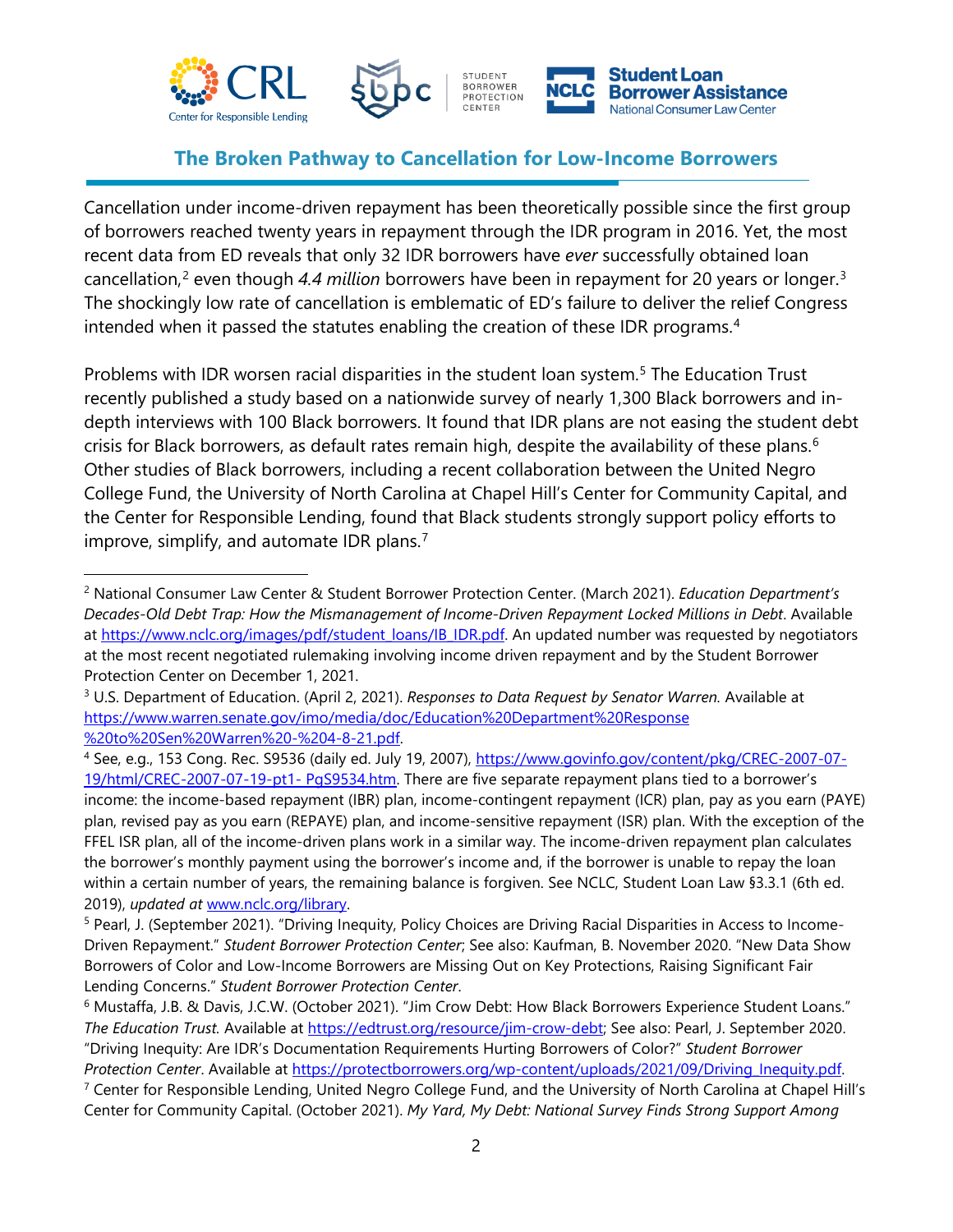





CENTER

**Student Loan Borrower Assistance National Consumer Law Center** 

To receive debt cancellation under IDR, student loan borrowers must enroll in one of the several income-driven repayment options and remain in that plan for decades.<sup>[8](#page-2-0)</sup> Currently, there are a variety of IDR plans with different structures and eligibility requirements. Monthly payments can be capped anywhere between 10 percent to 20 percent of discretionary income depending on the plan.<sup>[9](#page-2-1)</sup> Incomecontingent repayment (ICR) plan, the first to provide cancellation, is only available to Direct Loan borrowers. However, through loan consolidation, FFEL borrowers could have accessed ICR as early as 1995. Only payments following consolidation would count towards cancellation.

**Estimates suggest that out of a total of 4.4 million borrowers in repayment for more than two decades, fewer than 200 student loan borrowers will benefit from debt cancellation under IDR between 2020 and 2025 or a 1-in-23,000 chance.**

Unneeded complexity makes these programs notoriously difficult for borrowers to navigate. Moreover, the application process requires borrowers (and servicers) to understand and evaluate the many IDR options, submit documentation, and re-enroll on an annual basis.<sup>[10](#page-2-2)</sup> Many borrowers are unable to meet annual deadlines or understand, have confidence in, and access the very plans that could help them repay their loans successfully. On top of all that, there is also ample evidence indicating that servicers have consistently engaged in a variety of abusive practices and that servicers make many errors that have long-term negative consequences for borrowers.<sup>[11](#page-2-3)</sup> The historical failure of student loan servicers to keep low-income borrowers in IDR over the long term presents an immediate policy problem. Because of these failures, millions of borrowers remain trapped in the student loan system for decades on end. For many, their only prospect for relief is to

*Black Borrowers for Cancellation, Increasing Pell Grant Amount, More Funding for HBCUs, and More*. Available at [https://www.responsiblelending.org/sites/default/files/nodes/files/research-publication/crl-uncf-policy-memo](https://www.responsiblelending.org/sites/default/files/nodes/files/research-publication/crl-uncf-policy-memo-nov2021.pdf)[nov2021.pdf.](https://www.responsiblelending.org/sites/default/files/nodes/files/research-publication/crl-uncf-policy-memo-nov2021.pdf)<br><sup>8</sup> Borrowers may also count monthly payments made under a range of other options so long as the payment

<span id="page-2-0"></span>amount is equivalent to the amount owed under a standard, 10-year repayment plan. Because of the amount of the payment required under these other options, borrowers cannot persist in them for an extended period of time without repaying their student loans. Consequently, only enrollment and persistence in IDR will lead to debt cancellation.

<span id="page-2-1"></span><sup>9</sup> United States Office of Federal Student Aid. (October 2020). *Repayment Plans*. Available at

<span id="page-2-2"></span>https://studentaid.gov/manageloans/repayment/plans.<br><sup>10</sup> National Consumer Law Center. (September 2019). *Testimony of Persis SiChing Yu Before the United States House Committee on Financial Services: A \$1.5 Trillion Crisis: Protecting Student Borrowers and Holding Student Loan Servicers Accountable*. Available at [https://financialservices.house.gov/uploadedfiles/hhrg-116-ba00-wstate-yup-](https://www.consumerfinance.gov/about-us/newsroom/cfpb-monthly-snapshot-spotlights-student-loan-complaints/)[20190910.pdf.](https://www.consumerfinance.gov/about-us/newsroom/cfpb-monthly-snapshot-spotlights-student-loan-complaints/) 11 Consumer Fin. Prot. Bureau. (April 25, 2017). *CFPB Monthly Snapshot Spotlights Student Loan Complaints*.

<span id="page-2-3"></span>Available at

[https://www.consumerfinance.gov/about-us/newsroom/cfpb-monthly-snapshot-spotlights-student-loan](https://www.consumerfinance.gov/about-us/newsroom/cfpb-monthly-snapshot-spotlights-student-loan-complaints/)[complaints/.](https://www.consumerfinance.gov/about-us/newsroom/cfpb-monthly-snapshot-spotlights-student-loan-complaints/)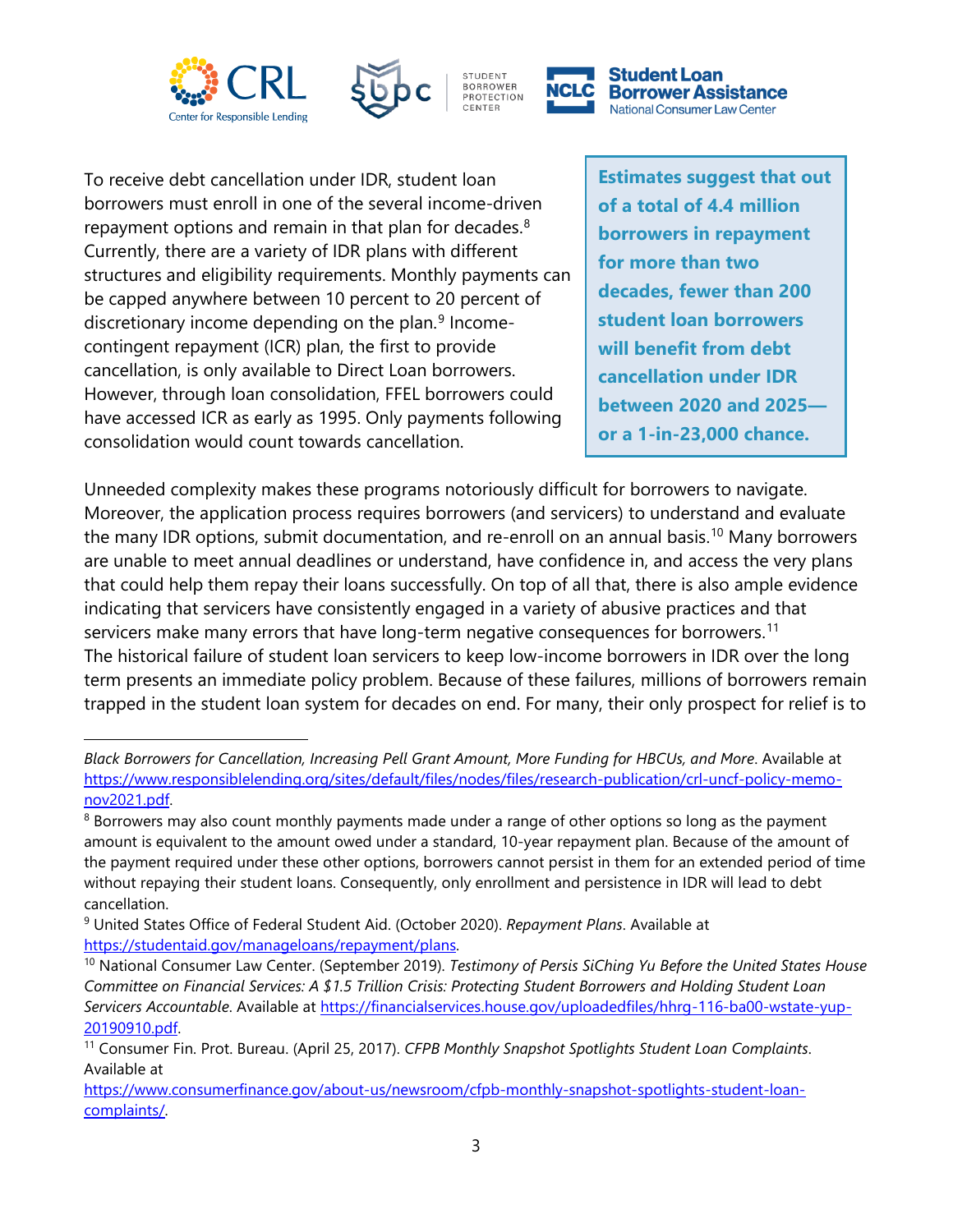



begin again and spend additional decades awaiting debt cancellation as if they had just entered repayment. The following diagram (Figure 1) illustrates the convoluted pathway that borrowers must flawlessly navigate in order to access cancellation through IDR. Failing to get on the appropriate pathway when repayment begins often means that borrowers must start over. This highlights the dilemma borrowers who owe decades-old debts today face—missing the opportunity to consolidate a loan or enroll in IDR two decades ago creates an absolute bar to debt cancellation on the timeline promised under the law.

#### The The reality for millions of borrowers promise **Borrowers owing Borrowers owing** 20 years of **Borrowers owing Borrowers owing Direct Loans from FFELP** loans from repayment Direct Loans in 1995 FFELP loans in 1995 1995 to 2001 1995 to 2001 20 years of consistent repayment in ICR Consolidate into Consolidate into Direct Loans by 1995 Direct Loans by 2001 Do not owe on any 25 years of consistent graduate debt or loans repayment in ICR that consolidated graduate debt Switch into **REPAYE** in or after December 2015 **Automatic** Only 32 borrowers have achieved cancellation through IDR **cancellation**

#### **Figure 1: The Broken Pathway to Debt Cancellation for Low-Income Borrowers[12](#page-3-0)**

Note: This diagram shows the various steps that borrowers who have been in debt for more than 20 years would have needed to take to achieve cancellation through IDR. Only 32 borrowers navigated such complexity.

In fact, an internal analysis prepared by the largest student loan servicer, PHEAA, found that of its more than 8.5 million customers, only 48 borrowers would receive debt cancellation under IDR by

<span id="page-3-0"></span><sup>12</sup> National Consumer Law Center & Student Borrower Protection Center. (March 2021). *Education Department's Decades-Old Debt Trap: How the Mismanagement of Income-Driven Repayment Locked Millions in Debt*. Available at [https://www.nclc.org/images/pdf/student\\_loans/IB\\_IDR.pdf.](https://www.nclc.org/images/pdf/student_loans/IB_IDR.pdf) This image has been lightly adapted for inclusion in this report. For additional context and a longer description of each of these steps, see id.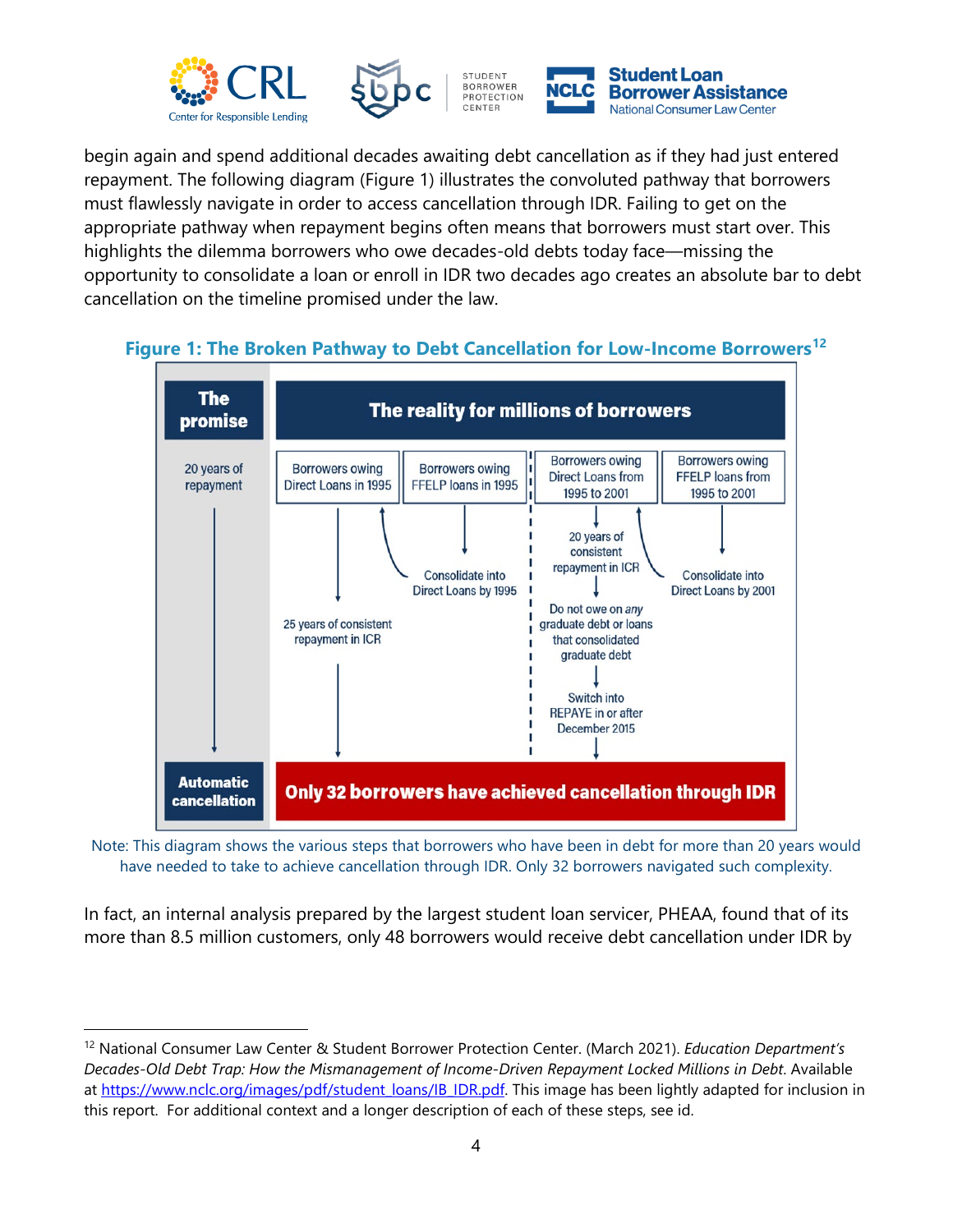



2025.[13](#page-4-0) Moreover, PHEAA's internal data projects the number of IDR borrowers receiving debt cancellation will decline by 83 percent between 2022 and 2025: the number will peak in 2022, when 23 people are estimated to qualify, and taper back down to four individuals by 2025.

Based on market share, these estimates suggest that out of a total of 4.4 million borrowers in repayment for more than two decades, fewer than 200 student loan borrowers will benefit from debt cancellation under IDR between 2020 and 2025—or a 1-in-23,000 chance.[14](#page-4-1) As a member of PHEAA's staff noted when sharing this analysis with ED officials, "[i]t seems very low…".[15](#page-4-2)

## **Servicers Systematically Fail Borrowers in IDR Plans**

A combination of illegal industry practices and needlessly complex public policies have created additional insurmountable hurdles for those with the oldest debts and have prevented borrowers with more recent loans from accessing the pathway to a debt-free future. Barriers include:

- **Systematic steering of borrowers into deferments and forbearance**. Public enforcement actions allege that the government's largest student loan contractors have systematically steered financially distressed borrowers away from IDR and into high-cost repayment options that are temporary in nature and offer no long-term path to debt cancellation.<sup>[16](#page-4-3)</sup> Public enforcement actions allege this has happened both to borrowers with government-owned student loans and to borrowers with older federal loans held by private creditors.<sup>[17](#page-4-4)</sup>
- **Illegal servicing practices including deception regarding eligibility to enroll in IDR**. These abuses include alleged deception by ED and FFEL student loan servicers as to the availability of IDR and the necessary steps to qualify, dating back to the earliest days of the

<span id="page-4-3"></span><sup>16</sup> New York v. Pa. Higher Educ. Assistance Agency, No. 1:19-cv-09155 (S.D.N.Y. Oct. 3, 2019), [https://ag.ny.gov/sites/default/files/pheaa\\_complaint\\_with\\_file\\_stamp.pdf;](https://ag.ny.gov/sites/default/files/pheaa_complaint_with_file_stamp.pdf) Consumer Fin. Prot. Bureau v. Navient Corp., No. 17-cv-00101, 2017 U.S. Dist. LEXIS 123825 (M.D. Pa. Aug. 4, 2017).

<span id="page-4-0"></span><sup>13</sup> Student Borrower Protection Center. (September 2021). *Driving Into a Dead End: Why IDR Has Failed Millions With Decades-Old Debts*. Available at [https://protectborrowers.org/wp](https://protectborrowers.org/wp-content/uploads/2021/10/SBPC_Driving_Into_A_Dead_End.pdf)[content/uploads/2021/10/SBPC\\_Driving\\_Into\\_A\\_Dead\\_End.pdf.](https://protectborrowers.org/wp-content/uploads/2021/10/SBPC_Driving_Into_A_Dead_End.pdf) 14 Id.

<span id="page-4-1"></span>

<span id="page-4-2"></span><sup>&</sup>lt;sup>15</sup> Id. at Appendix, Pennsylvania Higher Education Assistance Agency, Correspondence with the U.S. Department of Education regarding debt cancellation under IDR (Dec. 24, 2020).

<span id="page-4-4"></span><sup>&</sup>lt;sup>17</sup> Vullo v. Conduent Educ. Serv., LLC, Consent Order (N.Y. Dep't of Fin. Serv. Jan. 4, 2019),

[https://www.dfs.ny.gov/system/files/documents/2019/01/ea190104\\_conduent.pdf](https://www.dfs.ny.gov/system/files/documents/2019/01/ea190104_conduent.pdf) (alleging that ACS obstructed borrowers' access to federal loan programs; claiming in part, that ACS failed to provide borrowers who sought to consolidate their loans the necessary account information, preventing some from doing so for more than three years); Consumer Fin. Prot. Bureau v. Navient Corp., No. 17-cv-00101, 2017 U.S. Dist. LEXIS 123825 (M.D. Pa. Aug. 4, 2017).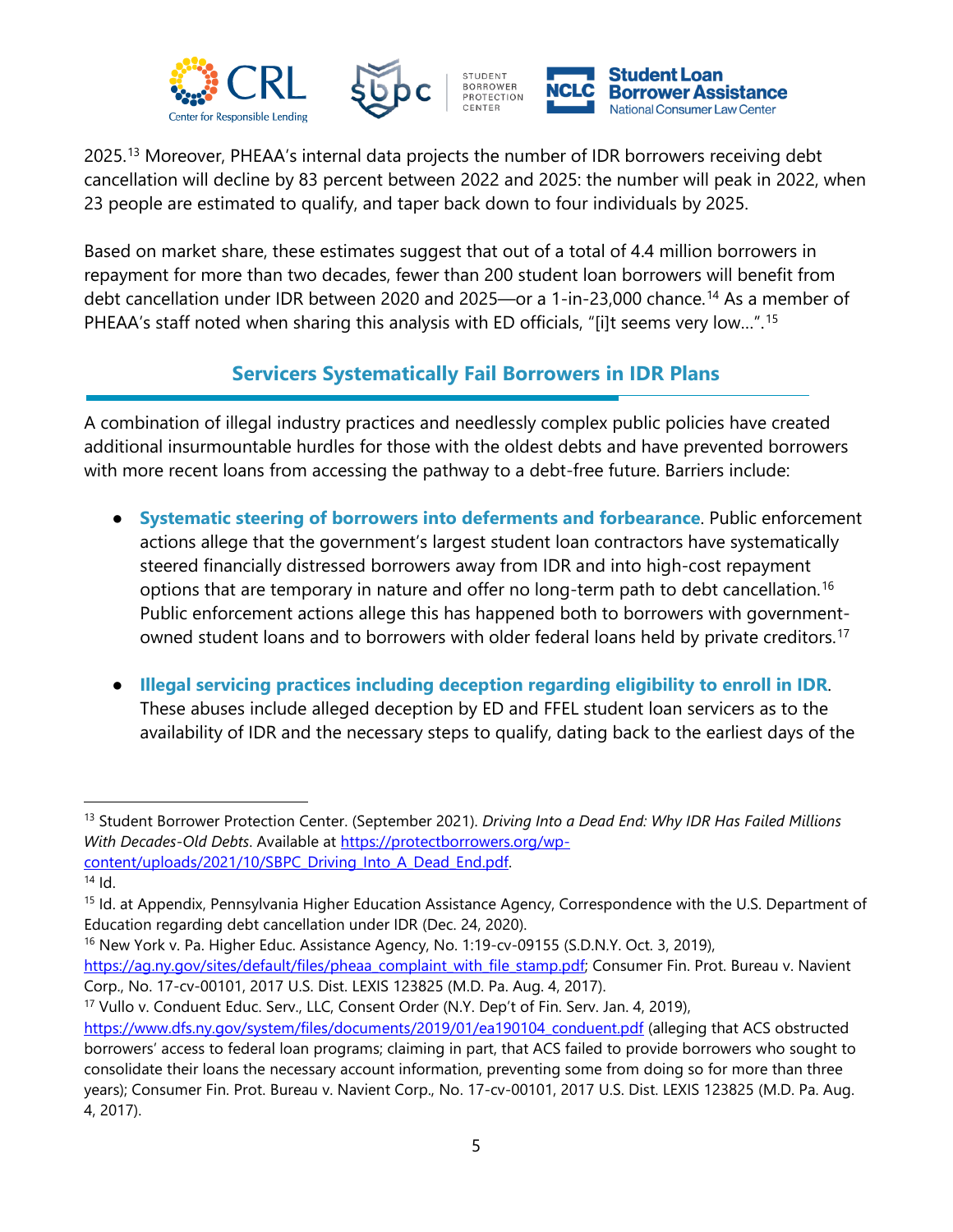





program.[18](#page-5-0) Borrowers have also been knocked off track due to systemic mismanagement of borrower accounts by the sole servicer contracted to handle Direct Loans during the first two decades following the creation of the first IDR plan.<sup>[19](#page-5-1)</sup>

**Widespread servicing errors depriving borrowers of the ability to stay in IDR.** As the federal Consumer Financial Protection Bureau (CFPB) first reported in 2015, shoddy student loan servicing may have prevented as many as *three-in-five* borrowers who managed to enroll in IDR from staying on track year-over-year.<sup>[20](#page-5-2)</sup> Allegations made in public enforcement actions against one large student loan servicer offer evidence that illegal servicing practices are a major driver of this shocking record of failure, which costs these borrowers progress toward debt cancellation under IDR.

Yet another administrative hurdle that prevents borrowers from accessing the benefits of IDR is that borrowers have no way of knowing how close they are to cancellation or why their servicer has decided that certain months in repayment do not count towards cancellation.<sup>[21](#page-5-3)</sup> Borrowers also report that they have encountered an array of problems arising from servicer incompetence, including processing delays and extensive periods in administrative forbearance, inaccurate denials, lost payment histories, lost paperwork, and insufficient information or quidance.<sup>[22](#page-5-4)</sup> These barriers have profound and long-lasting implications for millions of families.

<span id="page-5-0"></span><sup>18</sup> Consumer Fin. Prot. Bureau, *CFPB Sues Nation's Largest Student Loan Company Navient for Failing Borrowers at Every Stage of Repayment.* Available at [https://www.consumerfinance.gov/about-us/newsroom/cfpb-sues-nations](https://www.consumerfinance.gov/about-us/newsroom/cfpb-sues-nations-largest-student-loan-company-navient-failing-borrowers-every-stage-repayment/)[largest-student-loan-company-navient-failing-borrowers-every-stage-repayment/.](https://www.consumerfinance.gov/about-us/newsroom/cfpb-sues-nations-largest-student-loan-company-navient-failing-borrowers-every-stage-repayment/)

<span id="page-5-1"></span><sup>&</sup>lt;sup>19</sup> As noted, for the first two decades following the creation of the first widely available IDR plan, Income-Contingent Repayment (ICR), all eligible borrowers had loans serviced by a single company-- Affiliated Computer Services or ACS, formerly a division of the Xerox Corporation. Government records show that this single company committed more than five million individual servicing errors before its contract was finally terminated by the Department of Education in 2013. For further discussion, see Student Borrower Prot. Ctr. & Am. Fed'n of Tchrs., Broken Promises: How the Department of Education's Failures and Industry's Abuses Deny FFEL Borrowers Public Service Loan Forgiveness (2020), [https://protectborrowers.org/wp-](https://protectborrowers.org/wp-content/uploads/2020/12/BrokenPromises_FFEL.pdf)

[content/uploads/2020/12/BrokenPromises\\_FFEL.pdf;](https://protectborrowers.org/wp-content/uploads/2020/12/BrokenPromises_FFEL.pdf) Student Borrower Prot. Ctr. & Am. Fed'n of Tchrs., Broken Promises: The Untold Failures of ACS Servicing (2020), [https://protectborrowers.org/wp](https://protectborrowers.org/wp-content/uploads/2020/10/Broken-Promises_ACS.pdf)[content/uploads/2020/10/Broken-Promises\\_ACS.pdf.](https://protectborrowers.org/wp-content/uploads/2020/10/Broken-Promises_ACS.pdf)

<span id="page-5-2"></span><sup>20</sup> Consumer Fin. Prot. Bureau, *CFPB Sues Nation's Largest Student Loan Company Navient for Failing Borrowers at Every Stage of Repayment,* supra note 17.

<span id="page-5-3"></span><sup>21</sup> See e.g., Pearl, *Driving Inequity*, supra note 4.

<span id="page-5-4"></span><sup>22</sup> Consumer Fin. Prot. Bureau. (April 2017). *CFPB Monthly Snapshot Spotlights Student Loan Complaints*. Available at [https://www.consumerfinance.gov/about-us/newsroom/consumer-financial-protection-bureau-finds](about:blank)[consumers-complain-needless-hurdles-applying-lower-student-loan-payments/.](about:blank)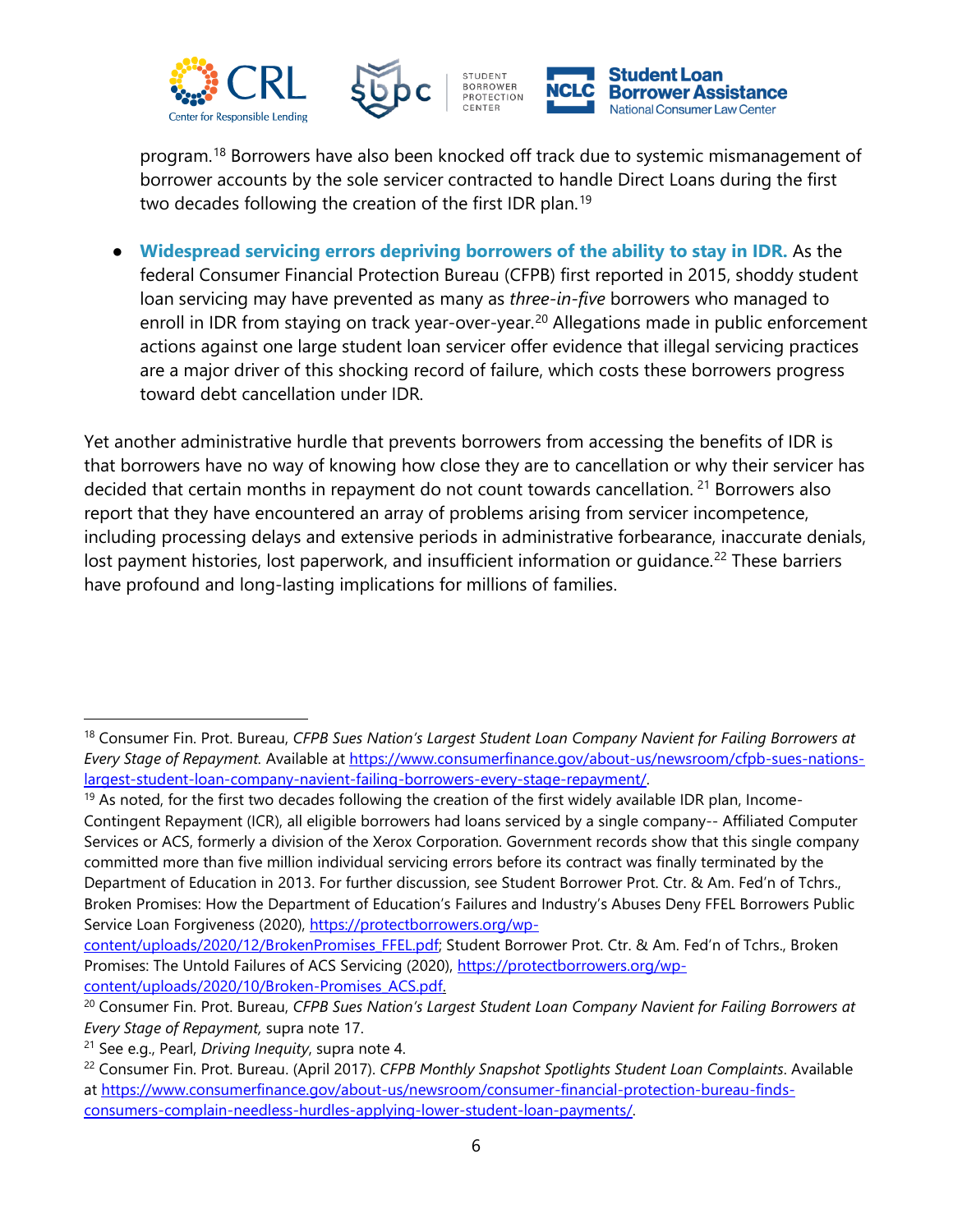





#### **Recommendations**

CENTER

The Biden administration should pursue broad-based debt cancellation via executive action as the simplest, most comprehensive, and most equitable remedy for the failures outlined above. But in addition, ED should follow the same reasoning that it applied in creating the temporary PSLF waiver and implement a Retroactive Income-Driven Repayment Waiver. An IDR Waiver would offer a path forward for policymakers who are committed to delivering on the promise of IDR to ensure that borrowers can access affordable loan payments in the short term and to provide a way out for borrowers experiencing long-term financial hardship.

#### **To remedy the decades of IDR failures, the Retroactive IDR Waiver should:**

**1. On a retroactive basis, count all months since the borrower entered repayment following their grace period as qualifying months towards forgiveness,** regardless of which repayment plan the borrower was in, whether they were in forbearance, and whether they were in default. Any months since the first IDR plan was implemented in 1995, up through the date of the waiver, should count as qualifying under this limited retroactive waiver.

Counting all months would address all of the past problems with IDR program rules, implementation, and servicing identified above that have led borrowers to lose out on time toward eventual cancellation. Counting time not just in different repayment plans, but also in forbearances, delinquency, and default is critical to addressing the vast and welldocumented servicing problems. Poor servicing, along with servicer delays, and harmful forbearance-steering resulted in struggling borrowers who should have been in IDR instead being shunted into temporary payment delays that only increased and prolonged their indebtedness. Too often these borrowers became delinquent and subsequently defaulted when their deferments or forbearances ended. $23$  If the system had worked, such borrowers would instead have been in IDR during that time gaining credit toward forgiveness. Counting all time also has the benefits of being clear and straightforward to communicate to borrowers and operationally simple to implement. And because it is a broad waiver and is retroactive only, this design does not create an incentive for borrowers to voluntarily default or delay repayment going forward.

<span id="page-6-0"></span> $23$  Given the widespread prevalence of forbearance and deferment steering and the resulting harm caused by borrowers falling into default, simply counting the number of months in forbearance as qualifying may be insufficient to redress the problem. Giving borrowers two or three times the credit for this time, could more adequately address this harm.